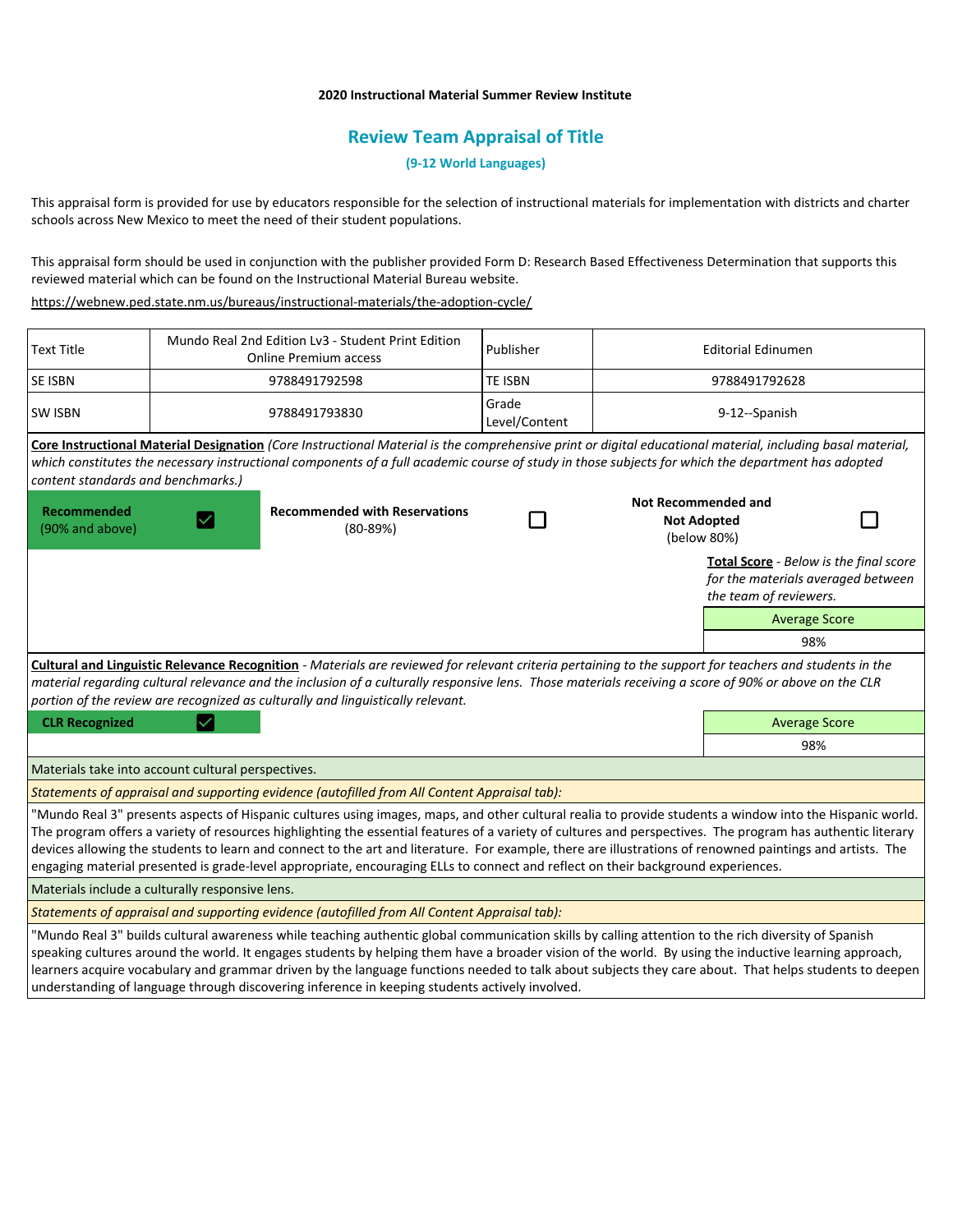**Standards Review** *- Materials are reviewed for alignment with the state adopted content standards, benchmarks and performance standards.*

Average Score

99%

Materials align with grade level standards overall.

*Statements of appraisal and supporting evidence:* 

The program is aligned with grade level, and the New Mexico adopted standards from ACTFL. The curriculum has a well-structured scope and sequence, with themes and content connected to the AP Spanish Language and Cultural Exam. The program focuses on performance and proficiency to help students develop the language they need to interact in real-world language immersion, meeting the ACTFL recommendation of conducting at least 90% of world language instruction in the target language.

Materials align with communication standards.

*Statements of appraisal and supporting evidence:* 

"Mundo Real 3" motivates students to use the three modes of communication--interpretative, presentational, and interpersonal-- to talk about their experiences, emotions and opinions. The textbook provides activities for individual and collaborative practices, where students are encouraged to engage in critical thinking and problem-solving skills using their background language knowledge.

Materials align with cultures standards.

*Statements of appraisal and supporting evidence:* 

"Mundo Real 3" provides the necessary activities where all students are provided opportunities to appreciate the multilingualism and intercultural learning for future academic achievement, professional success, and intellectual accomplishment. The program offers tools such as "Culture in context" that provide aspects of Hispanic cultures using images, maps, and other cultural realia. The program has a variety of reading, with pre and post comprehension feedback activities.

Materials align with connections standards.

*Statements of appraisal and supporting evidence:* 

"Mundo Real 3" focuses on the Hispanic culture, helping English Language Learners better understand cultural and linguistic identities, including their own. The program equips the students to connect with other disciplines and acquire information and diverse perspectives to use the language to function in academic and career-related situations. The program allows the students to learn, expand, and reflect on the culture studied.

Materials align with comparisons standards.

*Statements of appraisal and supporting evidence:* 

The program provides grammar tutorials useful for teachers during lesson planning, teaching differentiation, and for all learners. The tasks encourage learners to practice while comparing grammar structures in both languages. The program offers supplemental material such as "ELEteca" (virtual platform), assisting in presenting and introducing new grammar concepts and reinforcing difficult skills in Spanish that are effective in supporting English Language Learners.

Materials align with communities standards.

*Statements of appraisal and supporting evidence:* 

The program offers opportunities to use the language within and beyond the classroom while encouraging the students to engage community members in their language acquisition experience. The program also offers activities in "Cultura en vivo" that engages students in virtual learning, through digital resources to research cultures and perspectives around the Spanish speaking world. These assignments encourage enrichment and expansion of their background knowledge of the language.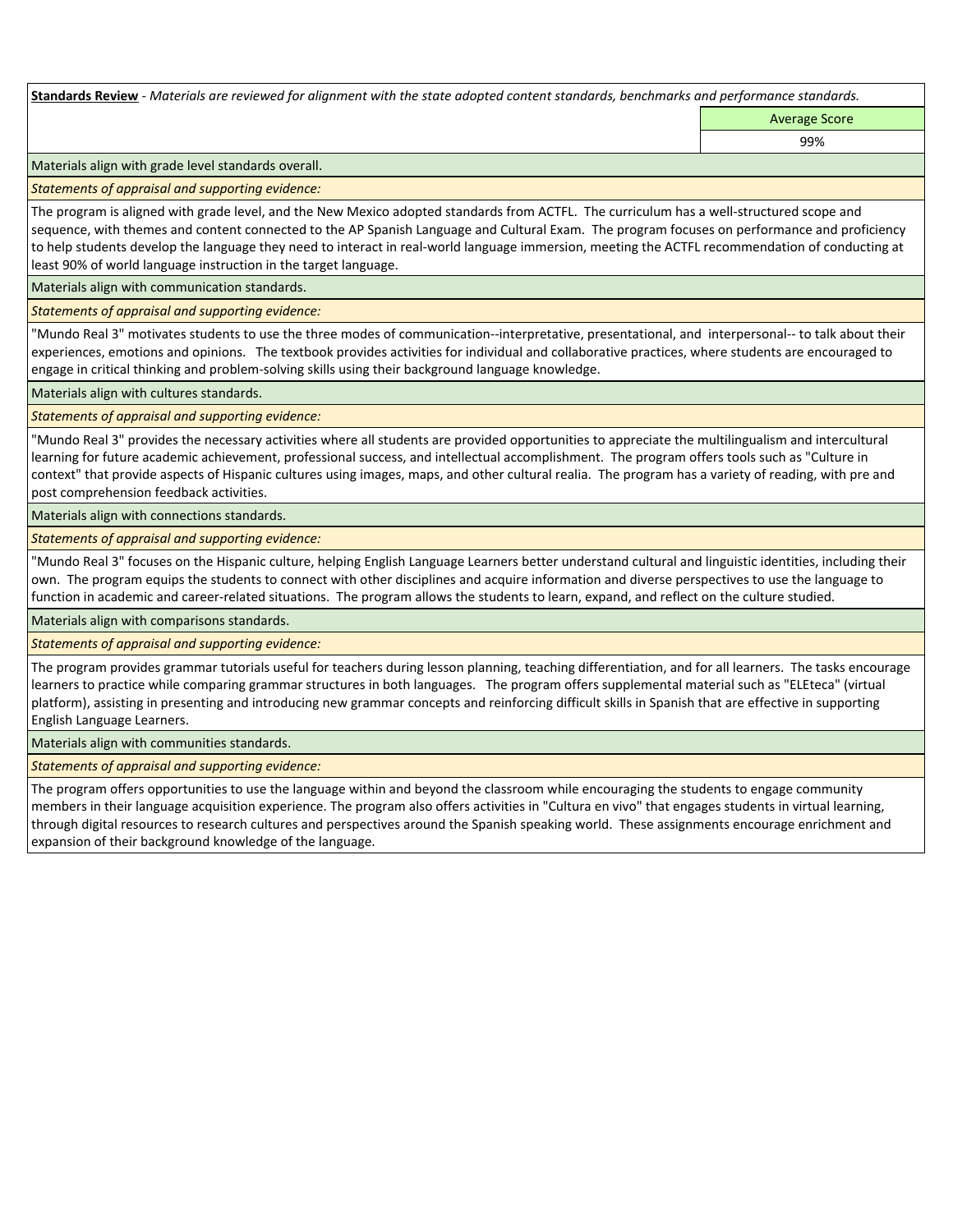**WL Content Review** *- Materials are reviewed for relevant criteria pertaining to the support for teachers and students in the specific content area reviewed.*

Average Score

95%

Materials provide a selection and range of high-quality texts worthy of students' time and attention, exhibiting exceptional craft and thought and/or providing useful information.

*Statements of appraisal and supporting evidence:* 

The program offers a variety of authentic, relevant, and engaging reading, depicting the Spanish world's cultural diversity. It also introduces students to renowned authors, enriching their literacy knowledge of art and culture of the Spanish speaking culture. The program allows learners to have a glance of the AP Spanish Language and Literature practices. There are a variety of literary artifacts, such as articles, charts, and literary artwork.

Questions in the materials are high-quality text-dependent and text-specific questions. The overwhelming majority of these questions are text-specific and draw student attention to the particulars in the text.

*Statements of appraisal and supporting evidence:* 

The reading activities offer pre- and post-reading questioning and the opportunity for the students to provide feedback in all three modes of communication while using critical thinking skills. Some of the post-reading activities included in the reading workshop offer the opportunity for presentational writings and discussions. The projects are linked to the topic targeted in the reading material and the unit's theme. The readings also offer tools and online practice for high-frequency supplemental vocabulary, and grammar expansion.

Materials provide scaffolding and supports to enable students' learning of World Languages.

*Statements of appraisal and supporting evidence:* 

The material is designed with well-crafted sections to allow learners to acquire language in a balanced sequence. Each unit starts with grammar practice, vocabulary, reading comprehension, recognition, and listening-speaking practice. As the units progress, the complexity of the activities increases, allowing the students to advance in the language acquisition with critical and problem-solving strategies.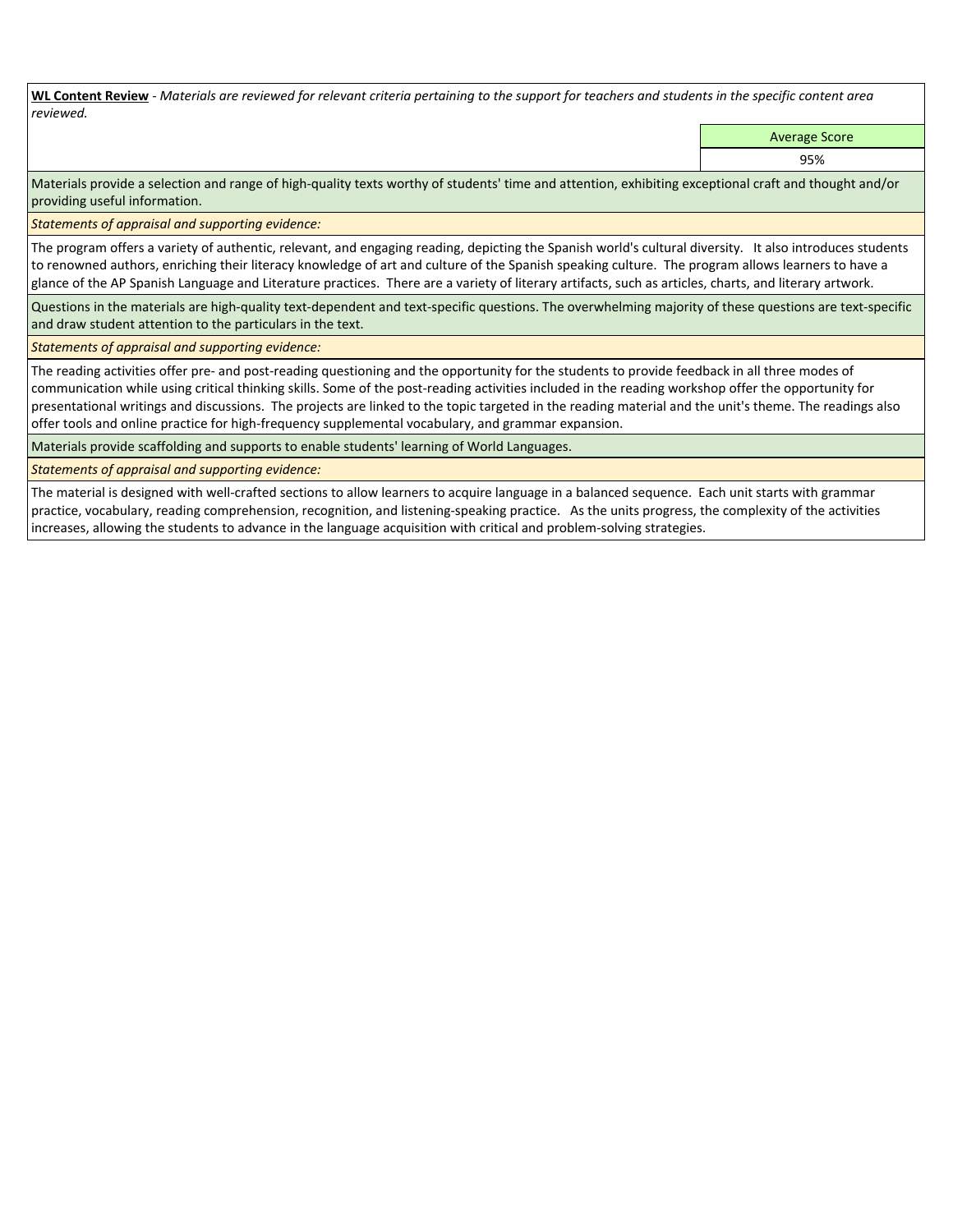**All Content Review** *- Materials are reviewed for relevant criteria pertaining to the support for teachers and students in the material regarding the progression of the standards, lesson structure, pacing, assessment, individual learners and cultural relevance.*

Average Score

98%

Materials are coherent and consistent with the high school standards that all students should study in order to be college and career ready.

*Statements of appraisal and supporting evidence:*

"Mundo Real 3" focuses on meeting the standards needed for high school students to be ready for college and career. The program is aligned to the NM adopted WL standards. The curriculum has a well-structured scope and sequence, with themes and content connected to the AP Spanish Language and Cultural Exam. The program focuses on performance and proficiency to help students develop the language they need to interact in realworld language immersion, meeting the ACTFL recommendation of conducting at least 90% of world language instruction in the target language.

Materials are well designed and take into account effective lesson structure and pacing.

*Statements of appraisal and supporting evidence:*

The program contains detailed pacing guides to assist the teacher in lesson planning according to the standards. The Teacher's Edition provides numerous tools and suggestions for teaching differentiated strategies. Each lesson includes vocabulary, grammar, comprehension practice, writing assignments, and formative and summative assessments. The unit's structure includes social-emotional connections to intercultural learning material.

Materials support teacher planning, learning, and understanding of the standards.

*Statements of appraisal and supporting evidence:*

The textbook provides clearly stated learning objectives, as well as ACTFL standards for each assignment and remarks for the AP standards correlation for each activity. The program has resources and tools for lesson planning and differentiated instruction strategies. The Teacher's Edition has ideas and suggestions to modify and enhance classroom activities based on students' needs. The online platform supports lesson planning through additional online activities to expand and enrich the curriculum; it has ready-made and editable assessments.

Materials offer teachers resources and tools to collect ongoing data about student progress on the standards.

*Statements of appraisal and supporting evidence:*

The textbook offers summative and formative assessments in various formats. The virtual platform has ready-made and editable quizzes, allowing the teacher to choose based on students' needs. These assessments are a useful tool to review ongoing learning. The Students' Edition has a specific section for "Self-assessment," allowing students opportunites for extra practice by utilizing the virtual platform. The program allows the teacher to assess the student's achievement regularly, providing ongoing data and feedback.

Materials support effective use of technology to enhance student learning. Digital materials are accessible and available in multiple platforms.

*Statements of appraisal and supporting evidence:*

The program has supplemental material such as videos and audios. Those activities can be easily accessed through the online platform "ELEteca" by teachers and students. It also has digital content with lesson planning, standards, assessments, online textbooks, games, readings, whiteboard activities, audios, and videos. The program encourages students to utilize technology to complete the exercises and practice grammar and vocabulary.

Materials can be easily customized for individual learners.

*Statements of appraisal and supporting evidence:* 

The textbook offers resources and tools for teaching differentiation and lesson planning. The program provides editable assessments and tips for effective instructional delivery. Each lesson contains suggestions and tips to adjust the curriculum for slow-paced learners, heritage language learners, and advanced learners. The material focuses on the Hispanic culture helping ELLs to understand and better appreciate their linguistic identities. "Mundo Real 3" provides support to ELLs such as inductive, real-life, social-emotional relevance, and intercultural learning.

Materials give all students extensive opportunities and support to explore key concepts.

*Statements of appraisal and supporting evidence:*

"Mundo Real 3" offers a variety of resources for the students to learn, expand, practice grammar concepts, vocabulary, and cultural features. Each Student's Edition can be complemented with "ELEteca" that features a wealth of resources designed to supplement and enhance students' learning; this includes extensive online practice and fully interactive eBooks and the "Manual for Hispanohablantes." It also has additional tips and assignments addressing exclusively, cultural-linguistic language learners. The material encourages students to research online the topic provided in the lesson to enrich their knowledge of the language.

Materials take into account cultural perspectives.

*Statements of appraisal and supporting evidence:*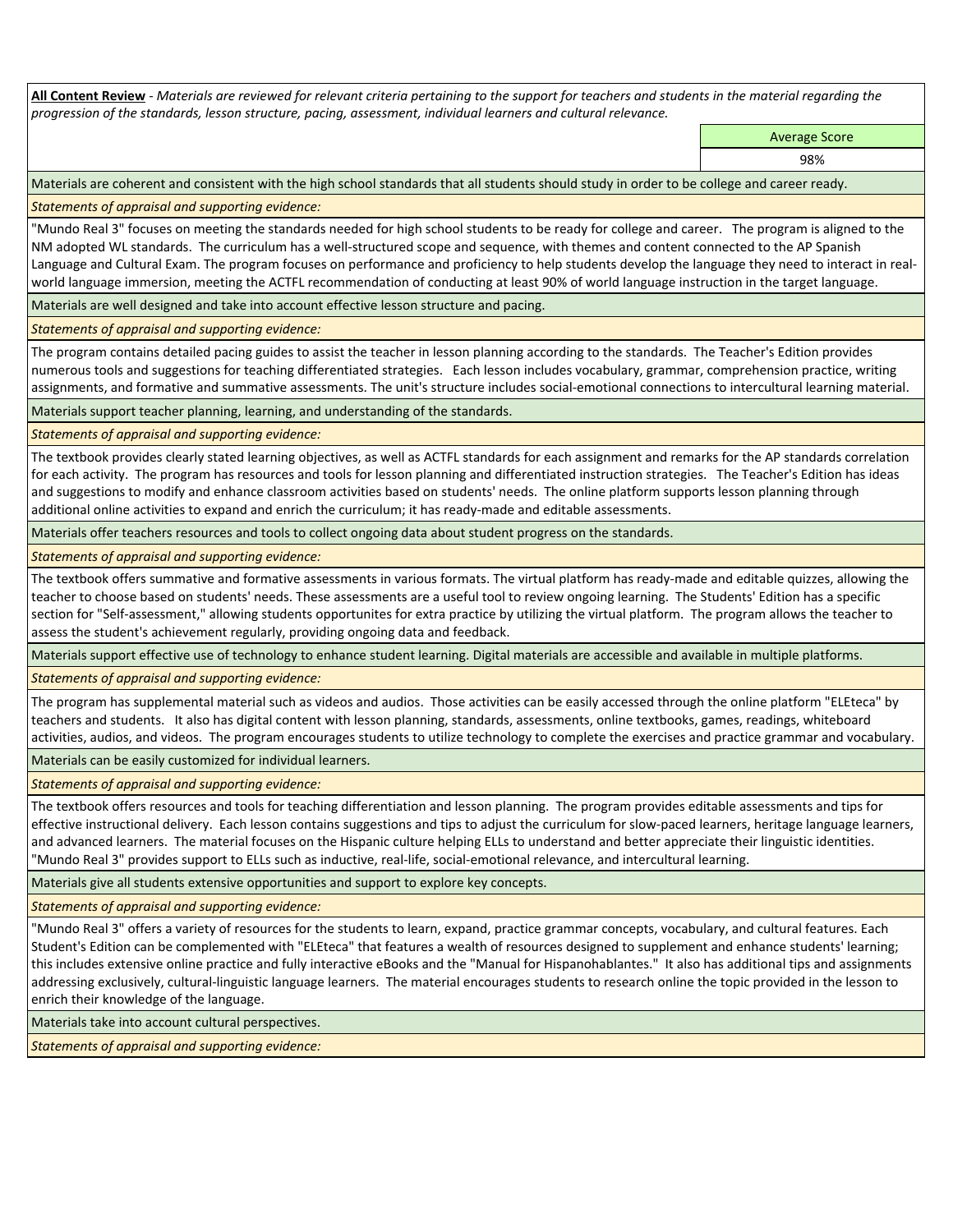"Mundo Real 3" presents aspects of Hispanic cultures using images, maps, and other cultural realia to provide students a window into the Hispanic world. The program offers a variety of resources highlighting the essential features of a variety of cultures and perspectives. The program has authentic literary devices allowing the students to learn and connect to the art and literature. For example, there are illustrations of renowned paintings and artists. The engaging material presented is grade-level appropriate, encouraging ELLs to connect and reflect on their background experiences.

Materials include a culturally responsive lens.

*Statements of appraisal and supporting evidence:*

"Mundo Real 3" builds cultural awareness while teaching authentic global communication skills by calling attention to the rich diversity of Spanish speaking cultures around the world. It engages students by helping them have a broader vision of the world. By using the inductive learning approach, learners acquire vocabulary and grammar driven by the language functions needed to talk about subjects they care about. That helps students to deepen understanding of language through discovering inference in keeping students actively involved.